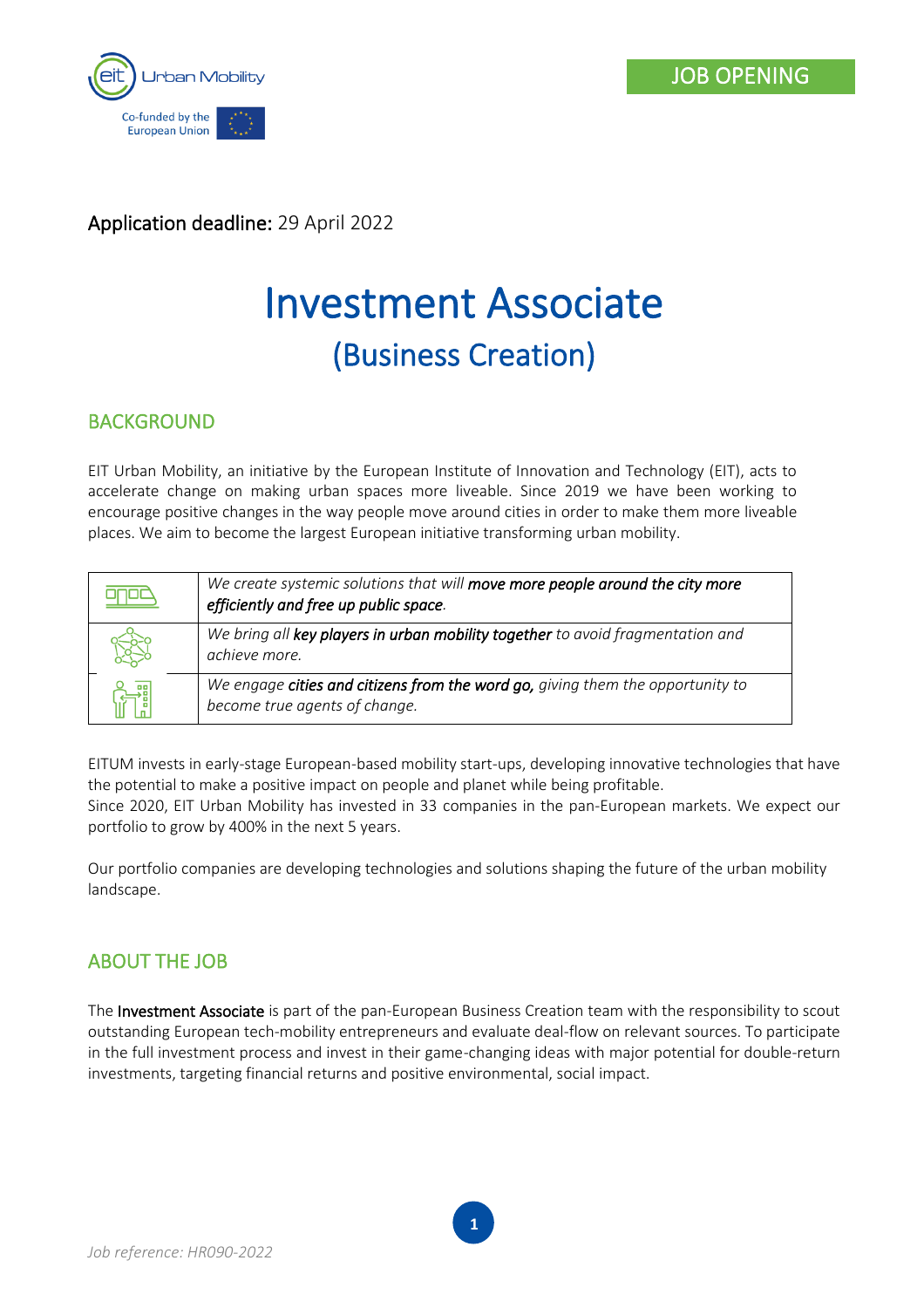

The job requires a lot of different things of which a few important ones are:

- **•** Screen and source deals within the pan-European early-stage market along those selected strategies
- Assess investment opportunities by analysing data and challenging business assumptions
- Work in EIT Urban Mobility's investment team and support all investment rounds from initial evaluation to closing (processing and filing documentation, due diligence, coordination with the investment team to successfully close financing rounds.) Efficient handling of more than 50 financing rounds a year
- Support the continuous strategic development of EIT Urban Mobility's investment thesis in the different mobility sectors
- Build up a strong network in the mobility sector among industry partners, co-investors and potential exit/ divestment partners
- Work and collaborate closely with EIT Urban Mobility investment team and overall Business Creation infrastructure

The Investment Associate will report to the Investment Manager.

The position will be based either in Spain, Netherland, France, Germany, Denmark, Czech Republic, Hungary or Brussels.

The job is a permanent and full-time position.

No relocation expenses are assigned.

## THE PERSON WE ARE LOOKING FOR

We put a high value on your individual qualities and we are looking for someone who strives for making a difference together with other people:

## We want you to have:

- +4 years of work experience in start-up financing or venture capital.
- +4 years of experience either as a co-founder/ C-level executive in a start-up, as a venture capital/ private equity investor with own portfolio responsibility or in investment banking.

**2**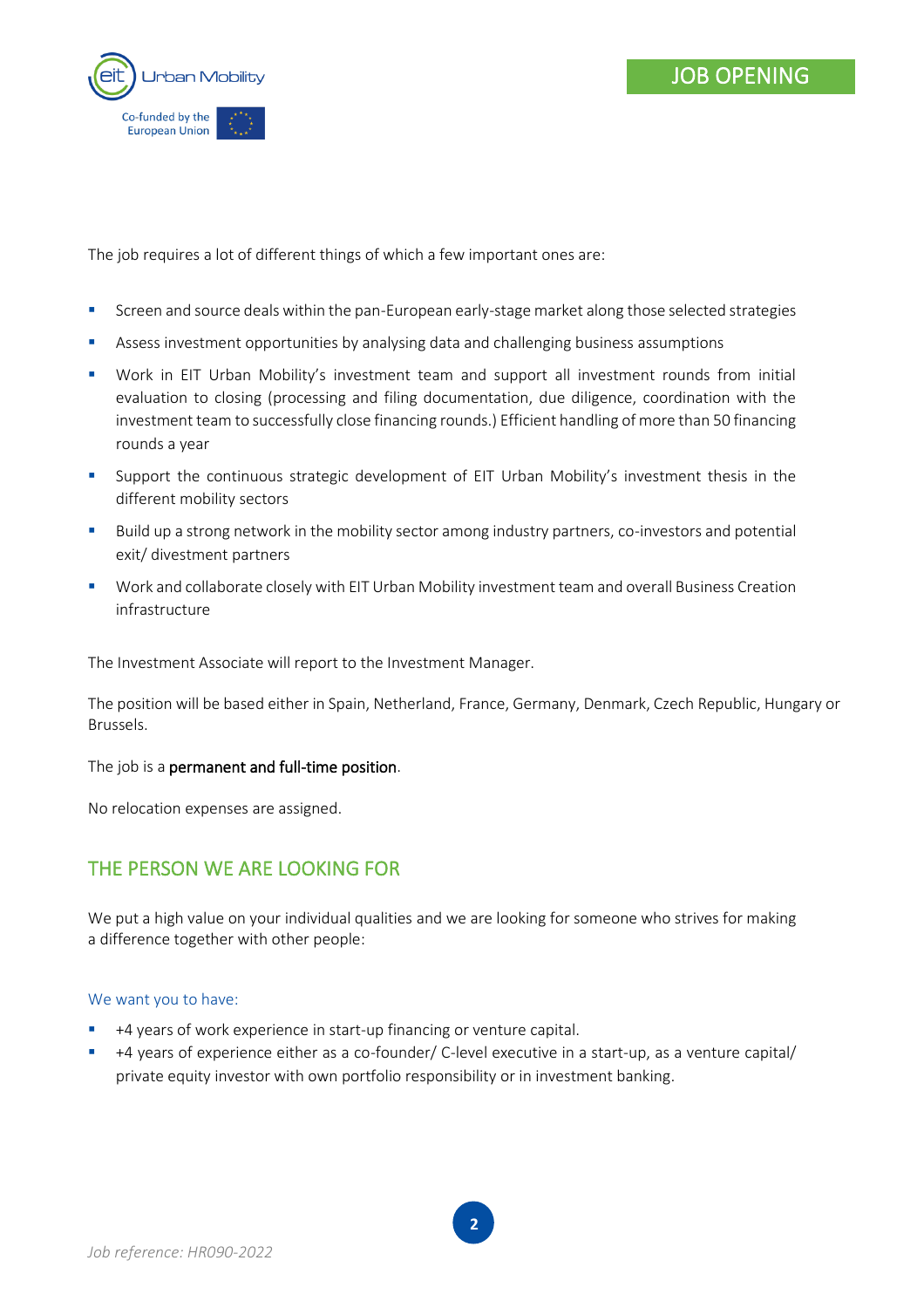



## The ideal candidate will have the following skills:

- **■** Understanding of fund governance documents and venture capital investing and reporting
- Strong written and analytical skills for deal analysis and internal reporting
- A rigorous, process-driven work style backed by an ability to communicate effectively
- Ability to work and prioritize independently, with relentless attention to detail

## Experience in the below would be considered as a plus:

- **■** Identify opportunities to improve investment processes and strategies with technology solutions
- **■** Identify development needs to improve and streamline operations
- **EXECT** Strong interest in the legal side of investment transactions, experience in a legal context
- Experience from working in a multi-national and multi-cultural environment. A European perspective
- **•** Previous experience and relevant network in the urban mobility industry

## To be a fit for this role, the candidate should:

An ideal candidate will strive to generate positive environmental and social impact in line with EIT Urban Mobility's mission. We are looking for individuals with a "can do" attitude, who are passionate about supporting early-stage mobility entrepreneurs. The candidates can work in a dynamic environment, have entrepreneurial drive, an analytical mind with extreme attention to detail.

## GENERAL CONDITIONS

By the closing date of this call candidates must:

- **■** be a national of an EU Member State or have a working permit valid to work in any of the job locations;
- **•** enjoy their full rights as citizens;
- meet the character requirements for the duties involved.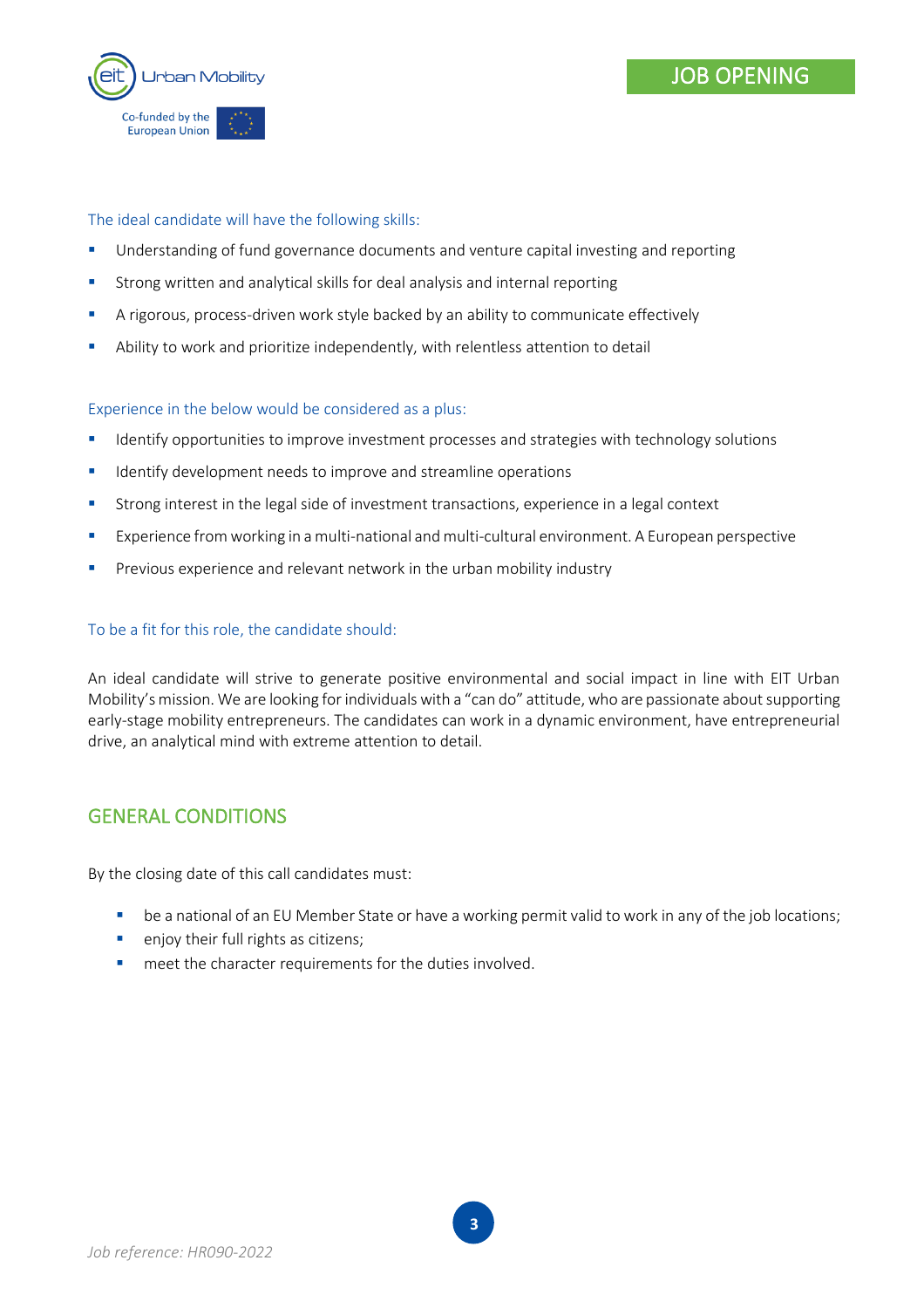

# EDUCATION

- Business, Engineering or similar Masters' degree or three years of equivalent professional experience. Only qualifications issued by an EU Member State authorities and qualifications recognised as equivalent by the relevant EU Member State authorities will be accepted.
- Written and spoken English (C1).

## OUR OFFER

- Permanent and Full-time position.
- Possibility to homework up to 2 days a week.

# APPLICATION PROCESS

EIT Urban Mobility is an equal opportunity employer and values diversity. To build a strong digital Europe that works for everyone it is vital that we have diverse range of skills, knowledge, and experience in the sector. Therefore, we welcome applications from anyone who meets the above criteria.

To apply for this position, please download the **application template** from EIT Urban Mobility website. Complete the four elements of the application:

## 1) Personal contact details;

2) An essential criteria checklist;

3) A Cover Letter demonstrating how you match the skills defined in the job description – examples should be given.

## 4) A curriculum vitae.

Follow the naming process detailed below:

Format: Save your completed application form in **one single file** in PDF format. File name: Name the file according to the model "*EITUM\_first name\_last name\_location*". For example, Joanna Smith would name the file, *EITUM\_Joanna\_Smith \_Spain*. Email title: The subject field should read *"Investment Associate (Business Creation). HR090-2022".* Send to: Send your completed application to: [recruitment@eiturbanmobility.eu.](mailto:recruitment@eiturbanmobility.eu)

# Deadline for Applications: 22 April 2022

**4**